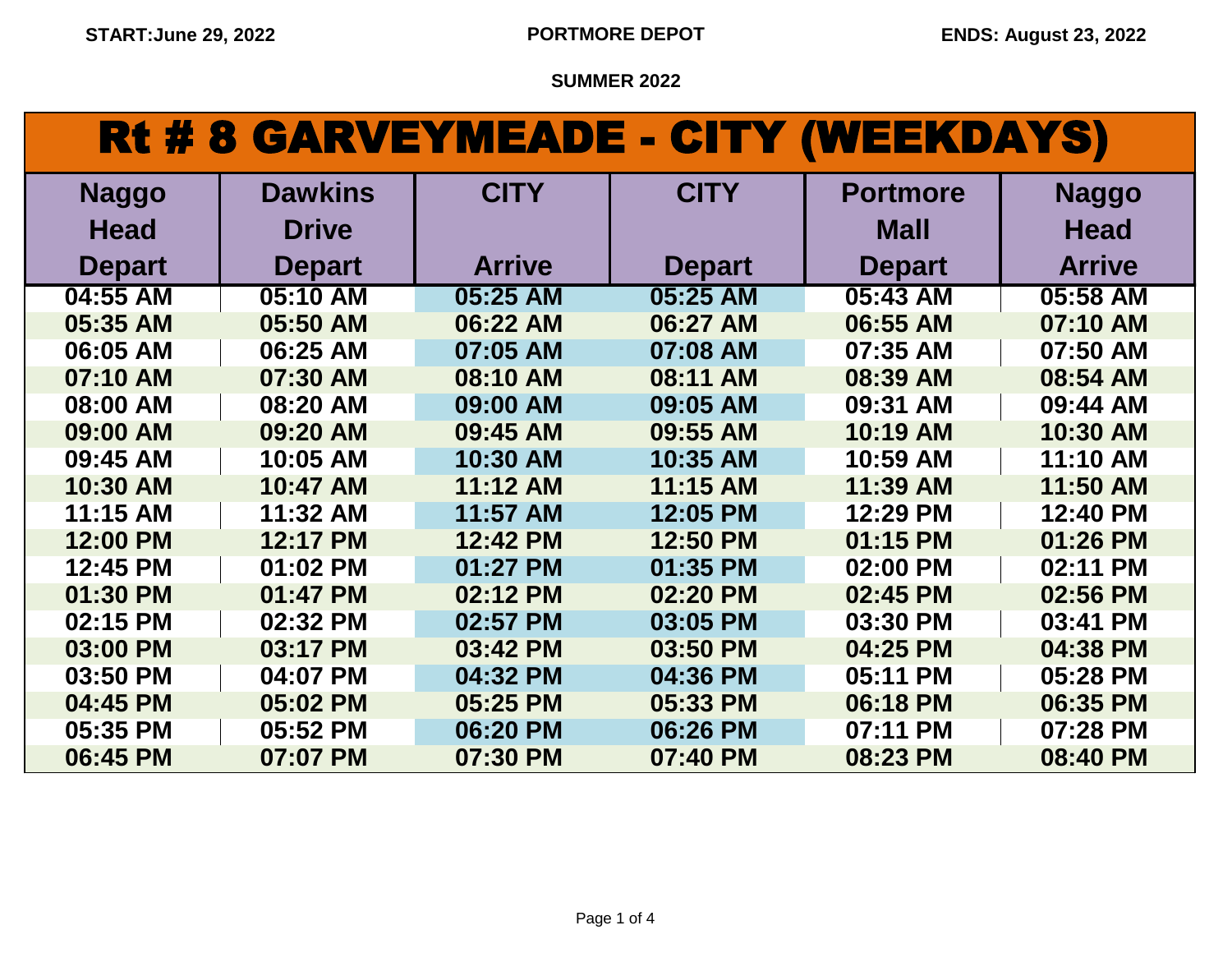## Rt # 8 GARVEYMEADE - CITY (SATURDAYS)

| <b>Naggo</b><br><b>Head</b> | <b>Dawkins</b><br><b>Drive</b> | <b>CITY</b>   | <b>CITY</b>   | <b>Portmore</b><br><b>Mall</b> | <b>Naggo</b><br><b>Head</b> |
|-----------------------------|--------------------------------|---------------|---------------|--------------------------------|-----------------------------|
| <b>Depart</b>               | <b>Depart</b>                  | <b>Arrive</b> | <b>Depart</b> | <b>Depart</b>                  | <b>Arrive</b>               |
| 05:40 AM                    | 05:50 AM                       | 06:18 AM      | 06:30 AM      | 07:00 AM                       | 07:15 AM                    |
| 06:30 AM                    | 06:47 AM                       | 07:19 AM      | 07:24 AM      | 07:56 AM                       | 08:11 AM                    |
| 07:20 AM                    | 07:37 AM                       | 08:09 AM      | 08:14 AM      | 08:46 AM                       | 09:04 AM                    |
| 08:15 AM                    | 08:32 AM                       | 09:04 AM      | 09:09 AM      | 09:46 AM                       | 09:59 AM                    |
| 09:05 AM                    | 09:20 AM                       | 09:52 AM      | 09:57 AM      | 10:34 AM                       | 10:47 AM                    |
| 10:00 AM                    | 10:15 AM                       | 10:47 AM      | 10:52 AM      | 11:29 AM                       | 11:42 AM                    |
| 10:50 AM                    | 11:05 AM                       | 11:37 AM      | 11:42 AM      | 12:19 PM                       | 12:32 PM                    |
| 11:45 AM                    | 12:00 PM                       | 12:32 PM      | 12:40 PM      | 01:15 PM                       | 01:30 PM                    |
| 12:35 PM                    | 12:47 PM                       | 01:20 PM      | 01:28 PM      | 02:03 PM                       | 02:18 PM                    |
| 01:30 PM                    | 01:42 PM                       | 02:15 PM      | 02:23 PM      | 02:58 PM                       | 03:13 PM                    |
| 02:20 PM                    | 02:32 PM                       | 03:05 PM      | 03:13 PM      | 03:48 PM                       | 04:03 PM                    |
| 03:15 PM                    | 03:27 PM                       | 04:02 PM      | 04:17 PM      | 04:52 PM                       | 05:07 PM                    |
| 04:05 PM                    | 04:17 PM                       | 04:52 PM      | 05:07 PM      | 05:42 PM                       | 05:57 PM                    |
| 05:10 PM                    | 05:22 PM                       | 05:57 PM      | 06:12 PM      | 06:47 PM                       | 07:02 PM                    |
| 06:00 PM                    | 06:12 PM                       | 06:47 PM      | 07:02 PM      | 07:37 PM                       | 07:49 PM                    |
| 07:05 PM                    | 07:17 PM                       | 07:47 PM      | 08:00 PM      | 08:30 PM                       | 08:42 PM                    |
| 08:00 PM                    | 08:12 PM                       | 08:37 PM      | 08:39 PM      | 09:09 PM                       | 09:19 PM                    |
|                             |                                |               |               |                                |                             |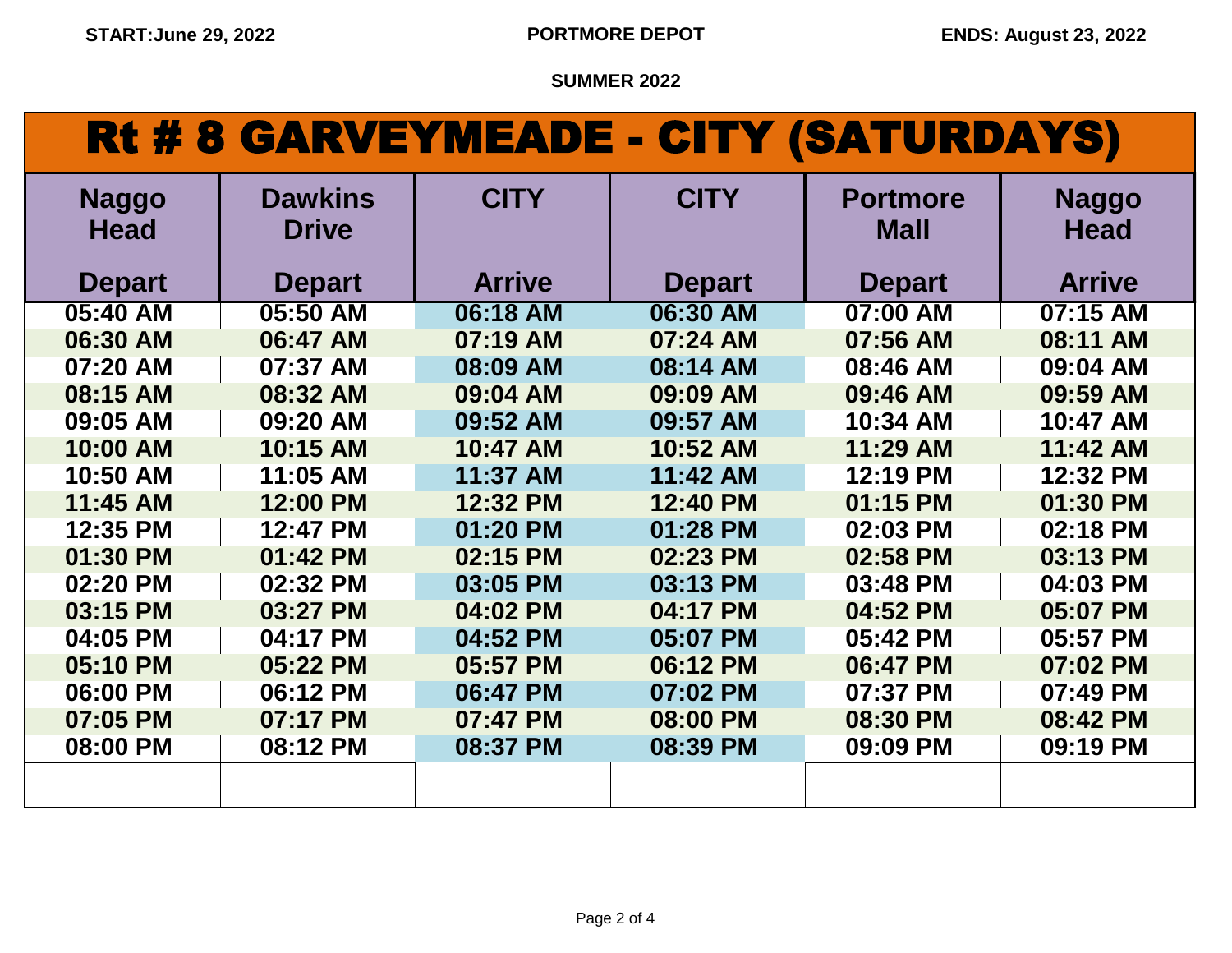## Rt # 8 GARVEYMEADE - CITY (SUNDAYS)

| <b>Naggo</b>  | <b>Dawkins</b> | <b>CITY</b>   | <b>CITY</b>   | <b>Portmore</b> | <b>Naggo</b>  |
|---------------|----------------|---------------|---------------|-----------------|---------------|
| <b>Head</b>   | <b>Drive</b>   |               |               | <b>Mall</b>     | <b>Head</b>   |
| <b>Depart</b> | <b>Depart</b>  | <b>Arrive</b> | <b>Depart</b> | <b>Depart</b>   | <b>Arrive</b> |
| 07:00 AM      | 07:13 AM       | 07:33 AM      | 07:40 AM      | 08:00 AM        | 08:14 AM      |
| 08:20 AM      | 08:33 AM       | 08:53 AM      | 09:00 AM      | 09:20 AM        | 09:34 AM      |
| 09:40 AM      | 09:53 AM       | 10:13 AM      | 10:20 AM      | 10:40 AM        | 10:54 AM      |
| 11:00 AM      | 11:13 AM       | 11:33 AM      | 11:40 AM      | 12:00 PM        | 12:14 PM      |
| 12:20 PM      | 12:33 PM       | 12:53 PM      | 01:00 PM      | 01:20 PM        | 01:34 PM      |
| 01:00 PM      | 01:13 PM       | 01:33 PM      | 01:40 PM      | 02:00 PM        | 02:14 PM      |
| 01:40 PM      | 01:53 PM       | 02:13 PM      | 02:20 PM      | 02:40 PM        | 02:54 PM      |
| 02:20 PM      | 02:33 PM       | 02:53 PM      | 03:00 PM      | 03:20 PM        | 03:34 PM      |
| 03:00 PM      | 03:13 PM       | 03:33 PM      | 03:40 PM      | 04:00 PM        | 04:14 PM      |
| 03:40 PM      | 03:53 PM       | 04:13 PM      | 04:20 PM      | 04:40 PM        | 04:54 PM      |
| 04:20 PM      | 04:33 PM       | 04:53 PM      | 05:05 PM      | 05:25 PM        | 05:39 PM      |
| 05:05 PM      | 05:18 PM       | 05:38 PM      | 05:50 PM      | 06:10 PM        | 06:24 PM      |
| 05:50 PM      | 06:03 PM       | 06:23 PM      | 06:30 PM      | 06:50 PM        | 07:04 PM      |
| 06:35 PM      | 06:48 PM       | 07:08 PM      | 07:20 PM      | 07:40 PM        | 07:54 PM      |
|               |                |               |               |                 |               |